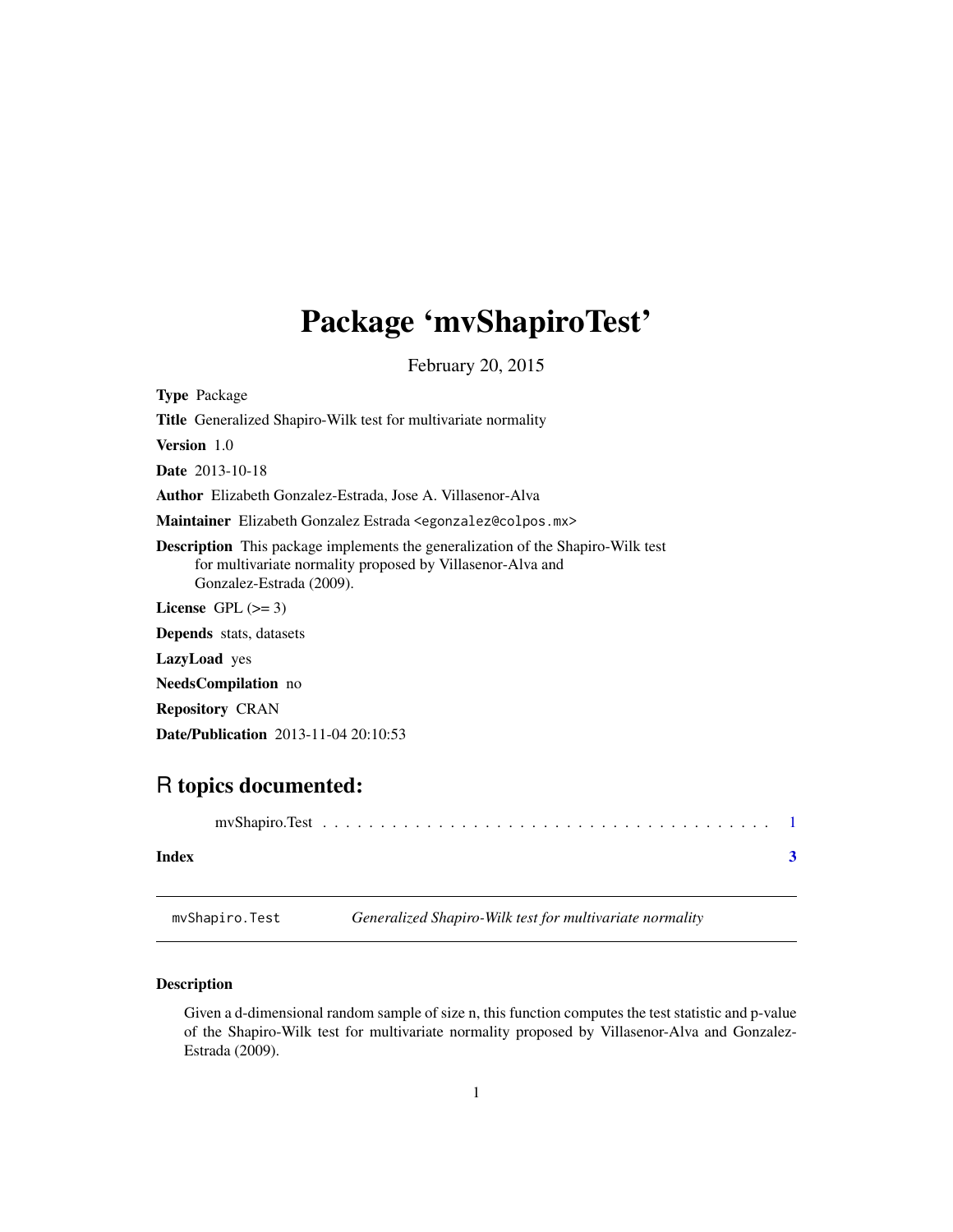#### <span id="page-1-0"></span>Usage

```
mvShapiro.Test(X)
```
#### Arguments

X Numeric data matrix with d columns (vector dimension) and n rows (sample size).

#### Details

n must be larger than d.

When  $d=1$ , mvShapiro. Test(X) produces the same results as shapiro. test(X).

#### Value

A list with class "htest" containing the following components.

| statistic | the value of the generalized Shapiro-Wilk statistic for testing multivariate nor-<br>mality. |
|-----------|----------------------------------------------------------------------------------------------|
| p.value   | the p-value of the test.                                                                     |
| method    | the character string "Generalized Shapiro-Wilk test for multivariate normality".             |
| data.name | a character string giving the name of the data set.                                          |

#### Author(s)

Elizabeth Gonzalez-Estrada <egonzalez@colpos.mx>, Jose A. Villasenor-Alva

#### References

Villasenor-Alva, J.A. and Gonzalez-Estrada, E. (2009). A generalization of Shapiro-Wilk's test for multivariate normality. *Communications in Statistics: Theory and Methods*,38 11,1870-1883.

#### See Also

[shapiro.test](#page-0-1)

#### Examples

```
X <- matrix(rnorm(40),ncol=2) # Generating a two dimensional random sample of size 20
mvShapiro.Test(X) # Testing multivariate normality on X
#-----------------------------------------------------------------------------------
# iris.virginica contains a set of measurements corresponding to
# Iris virginica of the famous iris dataset.
iris.virginica <- as.matrix(iris[iris$Species == "virginica",1:4],ncol=4)
mvShapiro.Test(iris.virginica) # Testing multivariate normality on iris.virginica
```